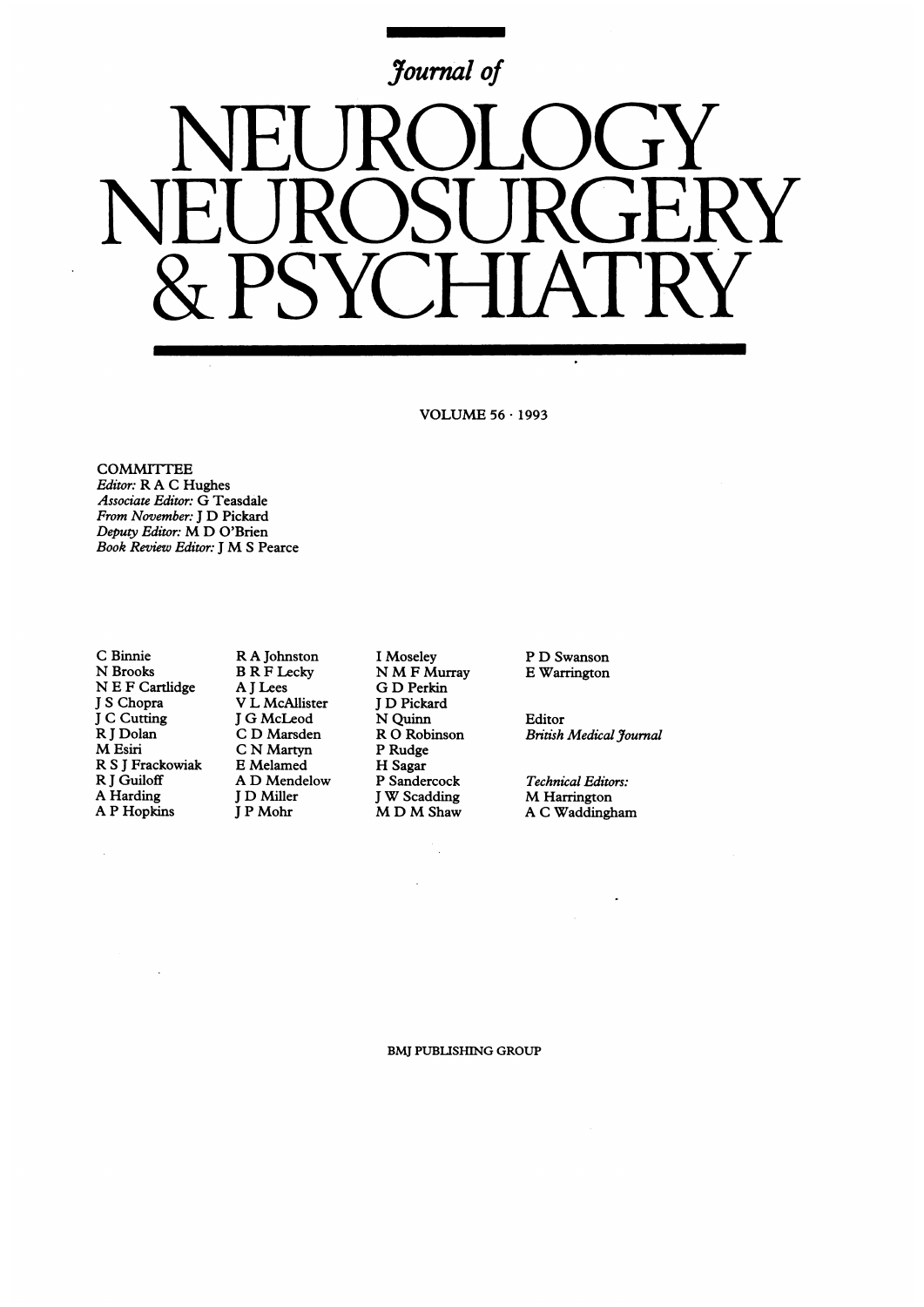receptor measurement in myasthenia gravis.  $\hat{\boldsymbol{\mathcal{J}}}$ 

- Neurol Neurosurg Psychiatry 1991 ;54:454-6. 2 Brenner T, Abramsky 0, Lisak RP, Zweiman B, Tarrab-Hazdai R, Fuchs S. Radioimmunoas-say of antibodies to acetylcholine receptor in serum of myasthenia gravis patients. Isr  $\widetilde{\jmath}$  Med
- Sci 1978;14:986-9.<br>
3 Abramsky O, Zielinski A, Wirguin I, Brenner T,<br>
Lisak RP. Specificities of anti-acetylcholine<br>
receptor antibodies. Ann N Y Acad Sci<br>
1981;377:806-7.
- 4 Zielinski A, BrennerT, Abramsky 0. Binding of myasthenia gravis antibodies to different a inyasticina gravis antioodies to different acet-<br>ylcholine receptor preparations. Isr J Med Sci<br>1982;18:438-6.
- 1982;18:438-6.<br>
S Vincent A, Newsom Davis J. Acetylcholine<br>
receptor antibody as a diagnostic test for<br>
myasthenia gravis: results in 153 validated<br>
cases and 2967 diagnostic assays. *J Neurol*<br> *Neurosurg Pychiatry* 1985;
- Myasthenia gravis: antibodies to acetylcho-<br>line receptor with human and rat antigens.<br>*Neurology* 1980;**30**:543–6.

## Clarke et al reply:

We thank Dr Brenner et al for their comments on our paper on the lower sensitivity of our anti-acetylcholine receptor antibody assay. We do not claim that this can be solely attributed to the use of staphylocccocal protein A for immunoprecipitation rather than anti-human IgG antiserum. Indeed, we state that the use of receptor preparations from single individuals rather than pooled material may be partly responsible.

Regarding the problem of quality assurance for such antibody assays, we participated in the first EURO EQAS antiacetylcholine receptor workshop held as part of the Euro-myasthenia III meeting, 1991. The results which our laboratory reported for the circulated samples agreed with the other participating laboratories, which does not suggest current methodological flaws. The assay used remained unchanged from the one described in our paper, with one modification. Owing to problems of availability, the form of protein A had been changed from staphyloccocal dried cells (Sigma S0504) to a more homogeneous protein A cell suspension (Sigma P7155). We are unable to comment if this alone could significantly alter the sensitivity of our assay.

It was apparent from the meeting that standardisation of human muscle antigen preparation is perceived as a problem. One useful suggestion concerned the possibility of utilising tissue culture derived acetylcholine receptor as a reference material for calibration purposes.

Finally, our laboratory has registered to participate in the EuroEQAS for AChR antibodies when this scheme starts on a regular basis.

CE CLARKE PB WILSON\* DI SHEPHERD GMYUILL JC SMAJEt Departments of Neurology and Neurophysiology, \*<br>North Manchester General Hospital<br>and Regional Immunology Department,†<br>St Mary's Hospital, Manchester, UK.

## BOOK REVIEWS

All titles reviewed here are available from the BMJ Bookshop, PO Box 295, London WC1H 9TE. Prices include postage in the United Kingdom and for members of the British Forces Overseas, but overseas customers should add  $f_2$  per item for postage and packing. Payment can be made by cheque in sterling drawn on a United Kingdom bank, or by credit card (Mastercard, Visa or American Express) stating card number, expiratory date, and your full name.

Frontal Lobe Seizures and Epilepsies. (Advances in Neurology, Vol. 57). Edited by P CHAUVEL, A V DELGADO-ESCUETA, E HALGREN and <sup>j</sup> BANCAUD (Pp 750; Price: \$119.00.) 1992. New York, Raven Press. ISBN 0-88167-827-9.

This large, and at first sight intimidating, book will be a source of fascination and pleasure to anyone interested in the localisation of function within the cerebral hemispheres. The foundations of the work reported in this volume were laid by the early work of Penfield and Jasper and their colleagues in Montreal. The main theme is to examine those correlations between the site of origin of epileptic seizures and their pathways of spread that result in the complex symptomatology of human partial seizures of frontal origin.

The clinical importance of frontal lobe seizures cannot be understated. They are common and frequently resistant to treatment. However, frontal lobe seizures tend not to remain confined to their sites of origin, as is the case with temporal lobe seizures, but to spread rapidly. Indeed, their symptomatology may be more determined by the pathways of spread than by their site of origin. This volume makes it clear that we must abandon the classical idea of frontal lobe seizures resulting in the classical Jacksonian march, or tonic aversion and little else. The speed with which generalisation can occur from a frontal lobe focus means that generalised tonic-clonic seizures or "pseudo absences" are not infrequently seen. Frontal seizures are often associated with immediate loss of consciousness associated with versive posturing or with contraversive head and eye turning without loss of consciousness. Typical complex partial seizures may arise from frontal lobe structures and these can be suspected clinically. They are very frequent, often occurring in clusters, relatively brief and associated with rapid recovery of consciousness without post-ictal confusion. They are often associated with bilateral automatisms at the onset of the seizures. However, more typical complex partial seizures can arise from frontal sites with auras which are more typically associated with temporal lobe seizures.

There is considerable debate as to whether particular electro-clinical seizure types are associated with different sites of origin within the frontal lobe. This reviewer is more persuaded by the difficulties in identifying precise localisational patterns of seizures.

The book runs to over 700 pages and contains no less than 46 chapters. Whilst much of the volume is taken up with frontal lobe epilepsy, there are also interesting contributions on the cytoarchitecture and neurophysiology of the frontal lobes in both man and primates. There are discursions into aspects of neurochemistry relevant to frontal lobe projections from the basal ganglia and discussions of the pharmacological management of the partial epilepsies. One can criticise the repetitious nature of many of the discussions. It will certainly serve as a state of the art review for anyone with anything more than a passing interest in epilepsy.

DAVID CHADWICK

PAIN Mechanisms and Management. (British Medical Bulletin Vol 47, No 3, July 1991). Edited by J C N WELLS and C WOOLF (Pp 791; Price: £33.00). 1992. Edinburgh, Livingstone. ISBN 04491-0.

"Pain is one of the prime movers of life" declared Frangois Magendie. Doctors have advanced from this merciless standpoint, but not enough to satisfy the authors of this decidedly mixed volume.

On the one hand, here are definitive accounts of pain-generating mechanisms (though contentious areas, like the role of the cerebral cortex, are avoided) and commonsensical, compassionate descriptions of pain management. But alongside such sound contributions there are ill-conceived and hastily written chapters. Even allowing for constitutional difficulties with minding ones mus, deltas and kappas, getting through a section on opioid pharmacology felt like walking through quick-setting cement, not least<br>because of spectacular typos, e.g. "delebecause of spectacular typos, e.g. ritous" (page 699).

Neurological purists likewise will balk at suggestions that trigeminal neuralgia may be caused by intracerebral (sic) tumours (page 650), that anti-serotonin agents may be classified as adrenergic blockers (page 772), and that diphenylhydantoin and phenytoin are somehow different (page 771).

The most irritating feature of the book is its inclination to accuse the medical profession en bloc of not advancing from the Magendie line. "Doctors fail because of ignorance, inexperience..." (page 567), "doctors often become frustrated or even angry. . ." (page 763). Such pejorative and condescending remarks mirror the very opinions these doctors are supposed to have towards their patients. They are unsubstantiated and, even if true, two wrongs do not make a right. The presence of such comments, along with a tendency to sloganizing and attempts at fundraising strike a note of desperation (in a purportedly scientific test) which must ultimately be counterproductive.

These flaws make it hard to recommend the book to neurologists who will already have access to classic textbooks on pain. Similarly, trainees may find the price <sup>a</sup> little steep for under 300 pages of plainly produced text with few illustrations.